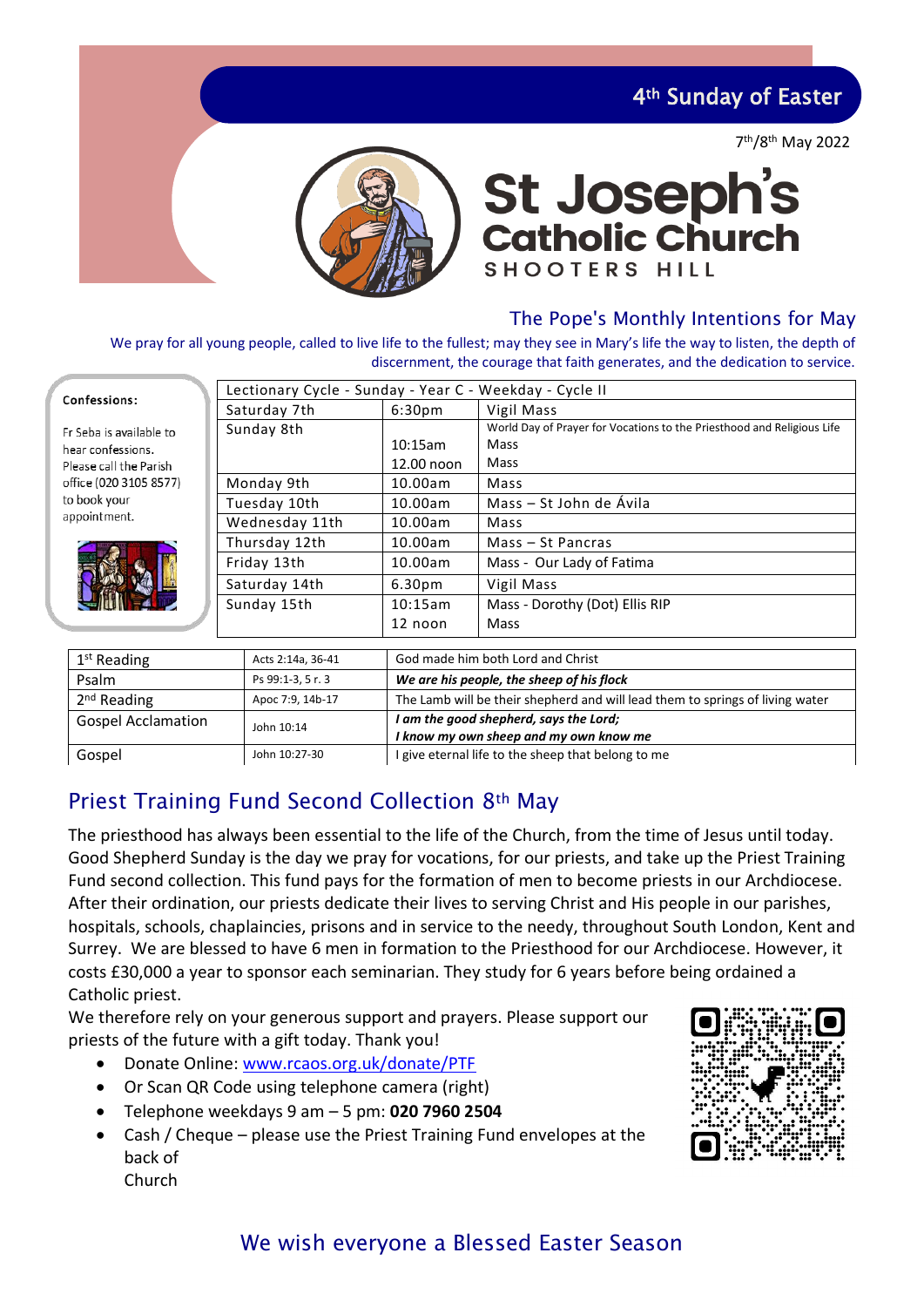# Service of Acknowledgment, Prayer and Reflection

The Archdiocese of Southwark will be holding an inaugural Service of Acknowledgment, Prayer and Reflection, for those that have been harmed by abuse and for those that support or work with those that have been harmed by abuse

All are invited to attend this special service on 17th May 2022 between 5.30 pm - 6.15 pm in St George's Cathedral, Southwark.

The service will be led by Bishop Paul Hendricks with the intention to pray for those that have suffered abuse as well as those that support or work with those that have been harmed.

Please join the Archdiocese of Southwark in prayer.

# Our Lady of Lugansk pray for all in Ukraine

Loving God, We pray for the people of Ukraine, for all those suffering or afraid, that you will be close to them and protect them.

We pray for world leaders, for compassion, strength and wisdom to guide their choices.

We pray for the world that in this moment of crisis, we may reach out in solidarity to our brothers and sisters in need.

May we walk in your ways so that peace and justice become a reality for the people of Ukraine and for all the world. Amen.

# Mass for new Catholics [Neophytes' Mass]

All those received into the Church at Easter 2022, 2021 and 2020 are very warmly invited to this special Mass, celebrated by Archbishop John Wilson at St George's Cathedral **Saturday, 21 May 2022 at 12:30pm** This event is especially important as it enables all those who have received the Sacraments of Initiation to gather again, but this time for Mass, to receive Our Lord in the Most Holy Eucharist together.

Godparents, sponsors, relatives, clergy, catechists, parishioners and friends are also invited to attend.

The Passage, a Catholic charity working with homeless people is raising funds through the Big Give a matched giving scheme until 12.00 noon on Monday 9 May. Every £1 donated online before 12.00 noon on Monday 9 May

makes £2 and £2.25 if you are a taxpayer through Gift Aid. Please visit: https://bit.ly/BigGiveAprilMay22 to support the campaign. The campaign 'It takes more than a house to make a home' focuses on the services we provide to people who have been homeless in their journey to being happily settled in a new home. The Passage would be very grateful for your support. For questions about the campaign or assistance making a donation please ring 020 7592 1856.

Mass in Celebration of the Sacrament of Marriage July 9th at St George's Cathedral If you are celebrating your 1st/10th/25th/40th/50th/60th + wedding anniversary this year, please apply as soon as possible, and no later than May 31. Get in touch with us at [mflse@rcaos.org.uk](mailto:mflse@rcaos.org.uk) so you can receive an invitation from the Archbishop. Spaces are limited. As the title of your email, please write your parish location e.g. Shooters Hill and give us the following details: your names in the format John and Mary Smith, your home address, the anniversary you are celebrating. We look forward to seeing you in July - **Marriage and Family Life South East**

# Chaplain – St Thomas More Catholic Comprehensive – Eltham SE9

This popular Catholic comprehensive school are looking to recruit a committed and inspiring chaplain to support the faith lives of our students and staff and to ensure that the Catholic faith of St Thomas More is at the centre of school life.

The purpose of the school is the all-inclusive development of each individual within a loving community which is welcoming, safe, forgiving, and positive; challenging each to follow Christ in serving others

The successful candidate will be a practising Catholic with a deep sense of faith commitment with an approachable demeanour and friendly way of relating to young people. Please see the schools website to apply; [www.stmcomprehensive.org/Support-Staff-Vacancies](http://www.stmcomprehensive.org/Support-Staff-Vacancies/)



to ending homelessness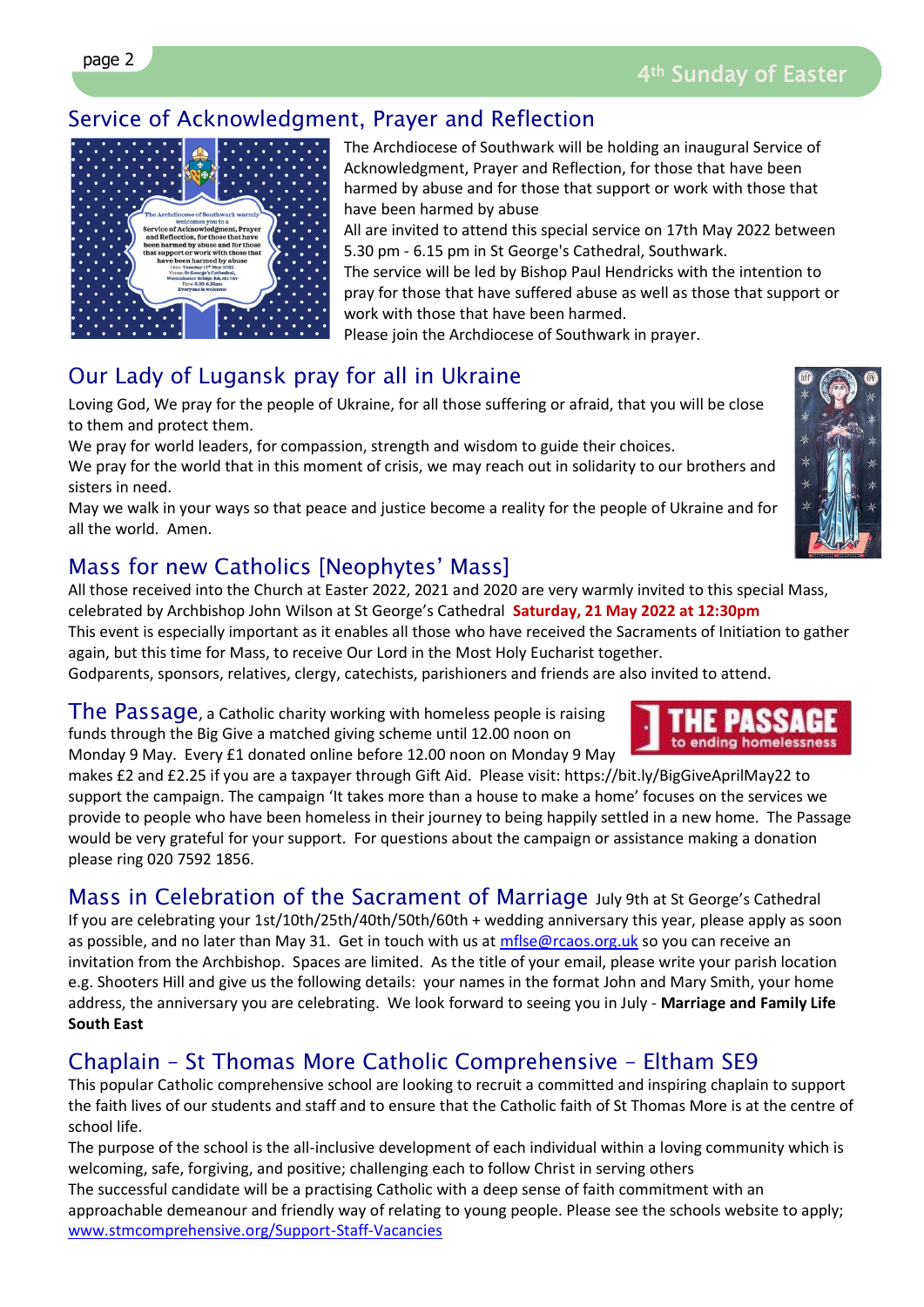4th Sunday of Easter page 3

Councillor Ivis Williams who represents Shooters Hill Ward will be holding her surgeries in our parish hall on the 3rd Saturday of the month between 10-11am starting Saturday 21<sup>st</sup> May

Fr. Seba is going to be away from 19<sup>th</sup> to 30<sup>th</sup> of June so there will not be any week day Masses during that period but Father John O'Donoghue has kindly agreed to cover weekend Masses. We are very grateful to him.

Father John is celebrating his 60th anniversary of priesthood at St Thomas More, Bostall Park, Bexleyheath on **4th June at 12 noon**, all our parishioners who wish to join him are very welcome. We will get him a card for us all to sign

## Contactless Machine

Please remember our contact machine in the porch and many thanks go Julie Donnelly for all the hard work setting this up. You can now use your debit/credit card to make your donations. Select where you want your money to go (offertory, hall fund, or repository). Just select the amount you want to give on the contactless terminal. Present your card to the card reader. Select whether you want your **donation** to be gift aided and complete the details. You only need to do this the first time you donate as the terminal will remember your card next time you donate. Full instructions are on the wall next to the machine

## Our Repository

Could anyone please help to run our Repository? Again if a few people volunteer, and create a team, it makes life easier and does not rest with one person. Times could be negotiated but it would be ideal to have the Repository opened before and after each Sunday Mass. This would also include stock taking and ordering. Many thanks to Ann and Justine Zuhlke for all their hard work for many years running the Repository

## Parish Sacramental Programmes

## **CONFIRMATION 2022**

**Wednesday 18th May – Session 9 – 7.00pm Hall FIRST HOLY COMMUNION 2022**

## **Saturday 14th May 1st Holy Communion 12.00 noon**

**We wish our children every blessing for their First Holy Communion Day. We pray for them, their families, friends and Catechists on this special day, may be a day to remember by all and be the continuation of their faith journey supported by their parish and loved ones**

#### **Prayer to St Joseph**

Guardian of the Redeemer, Spouse of the Blessed Virgin Mary. To you God entrusted his only Son; In you Mary placed her trust; with you Christ became man. Blessed Joseph, to us too, show yourself a father and guide us in the path of life. Obtain for us grace, mercy and courage, and defend us from every evil. Amen Hail



#### **Synod Prayer**

We stand before You, Holy Spirit, as we gather together in Your name

With You alone to guide us, make Yourself at home in our hearts; teach us the way we must go and how we are to pursue it.

We are weak and sinful; do not let us promote disorder. Do not let ignorance lead us down the wrong path not partiality influence our actions.

Let us find in You our unity so that we may journey together to eternal life and not stray from the way of truth and what is right

All this we ask of you, who are at work in every place and time, in the communion of the Father and the Son forever and ever, Amen



#### **Prayer to Saint Michael the Archangel**



St Michael the Archangel. Defend us in the day of our battle. Be our safeguard against the wickedness and snares of the devil. May God rebuke him, we humbly pray, and do thou, O Prince of Heavenly Hosts, by the power of God, cast into hell satan, and all the evil spirits who wander around the world seeking the ruins of souls.